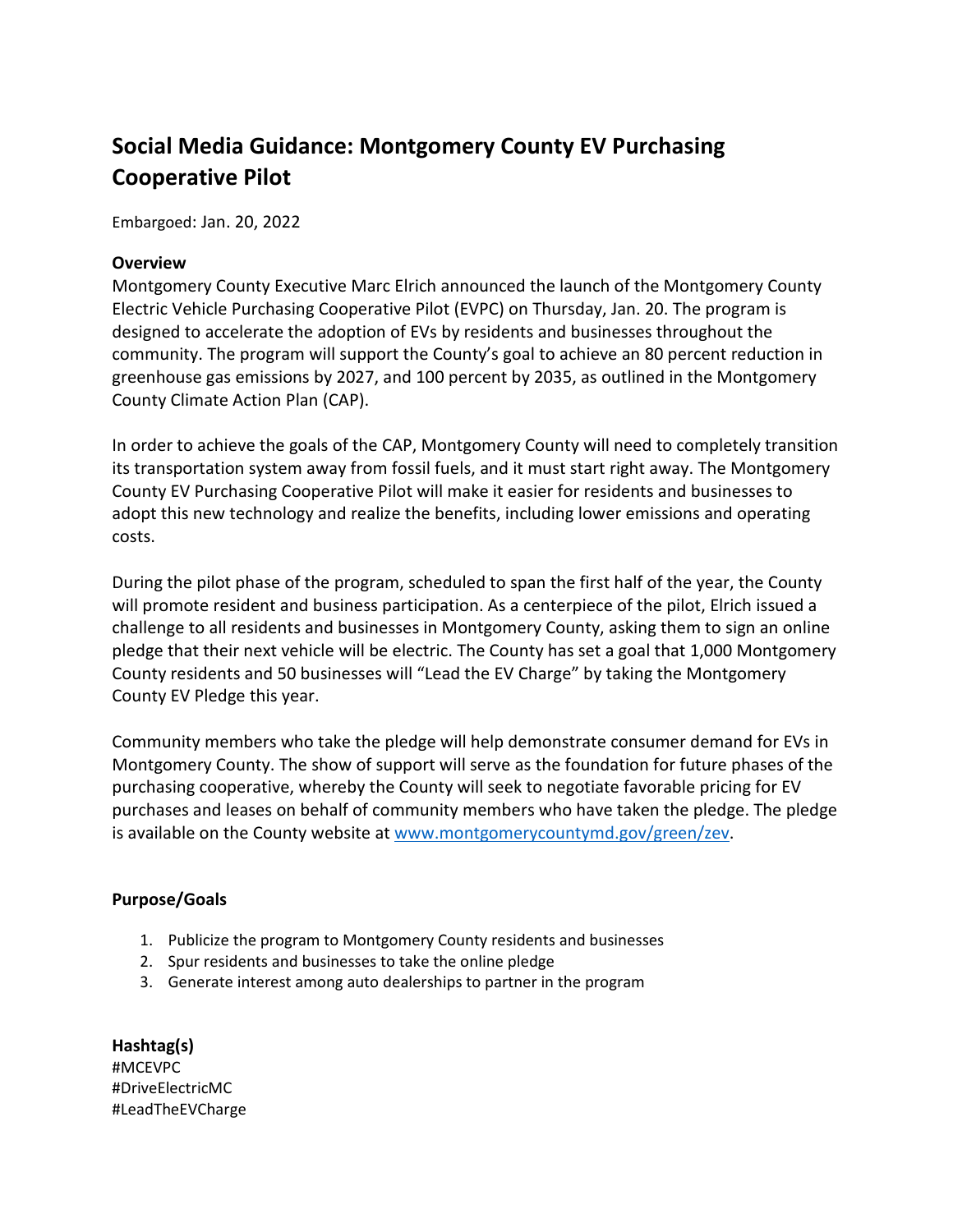#PlugInMC #MCClimateAction

## **Social Media Posts**

Use the following handles to tag photos and graphics on Twitter:

- @MontgomeryCoMD
- @MontCoExec (Montgomery County Executive Marc Elrich)
- @climateczarina (Climate Change Officer and Acting DEP Director Adriana Hochberg)
- @ElectricRoadmap
- @MyGreenMC
- @MCDOTNow
- @WANADA
- @Pvillegreen
- @EVAofDC

Sample Tweets

- Help [@MontgomeryCoMD](mailto:.@MontgomeryCoMD) lead the charge on #EVs. Sign the pledge to make your next vehicle purchase electric! [www.montgomerycountymd.gov/green/zev](http://www.montgomerycountymd.gov/green/zev) #LeadTheEVCharge
- @MontCoExec Marc Elrich just kicked off the Montgomery County Electric Vehicle Purchasing Cooperative Pilot, which will support the County's work to reduce GHG emissions. Find out how you can help #LeadtheEVCharge! [www.montgomerycountymd.gov/green/zev](http://www.montgomerycountymd.gov/green/zev)
- The Climate Action Plan calls for an 80 percent reduction in greenhouse gas emissions by 2027. To meet these goals, we need transportation to go electric. Sign the pledge to make your next vehicle an #EV. [www.montgomerycountymd.gov/green/zev](http://www.montgomerycountymd.gov/green/zev) #LeadTheEVCharge
- You can help us accelerate the adoption of #EVs i[n @MontgomeryCoMD.](mailto:.@MontgomeryCoMD) Join the Electric Vehicle Purchasing Cooperative Pilot, which will support the County's work to reduce GHG emissions. Sign the pledge to make your next vehicle purchase electric! [www.montgomerycountymd.gov/green/zev](http://www.montgomerycountymd.gov/green/zev) #LeadTheEVCharge

Sample Facebook Posts

• Montgomery County is Leading the Charge on EVs. We just launched the Montgomery County Electric Vehicle Purchasing Cooperative Pilot, which will support our work to reduce GHG emissions 80% by 2027. Join our efforts by pledging that your next vehicle purchase or lease will be electric[! www.montgomerycountymd.gov/green/zev](http://www.montgomerycountymd.gov/green/zev)